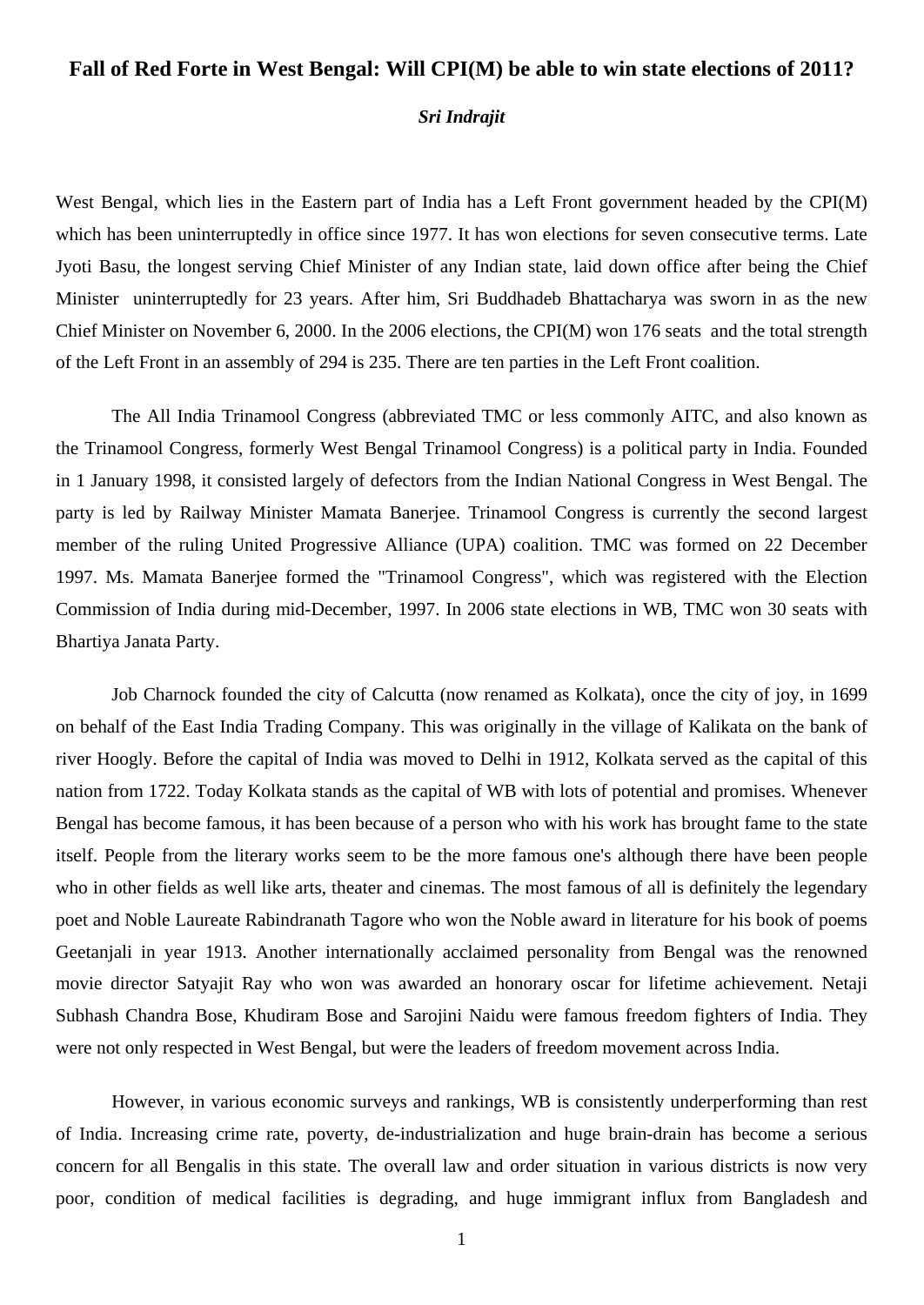downgrading of basic civic amenities is becoming intolerable for all in the State. Therefore, West Bengal's election of 2011 will be an important determining factor for the state's progress in the new decade.

The National Library of India, situated in Kolkata, contains the details of formation of this city. Even though archaeological materials dating back to 20000 years have been excavated in West Bengal, the National Library records show that 'Kalikata' was formed on **September 3rd, 1690 at 10:45 am (LMT),** nine years ago before Job Charnock finally named it as Calcutta. The chart below is the Vedic chart based on Lahiri Ayanamsa and Geocentric Correction. Let us analyze the possibility of a change in government in 2011.

| 6th h.    | 7th h. | 8th h.   | 9th h.                |
|-----------|--------|----------|-----------------------|
| JuR 17:30 |        |          |                       |
| 5th h.    |        |          | 10th h.               |
| Ra 28:12  |        |          |                       |
| 4th h.    |        |          | $11thh$ .<br>Su 21:26 |
|           |        |          | $Me$ 21:40            |
|           |        |          | Mo 23:27              |
| 3rd h.    | 2nd h. | 1st h.   | Ke 28:12<br>12th h.   |
|           |        | Sa 24:32 | Ma 03:36              |
|           |        | As 29:24 | Ve 27:09              |

September 3,1690 . Sunday . 10:45:00 hrs . Calcutta, India

| Planet  |     | R/C |                 | Sign Degree    | Speed           | Nakshatra         |   | Pada RL | NL         | SL    | SS  | Status         | SB   |
|---------|-----|-----|-----------------|----------------|-----------------|-------------------|---|---------|------------|-------|-----|----------------|------|
| Lagna   |     |     | Lib             | 29:24:01       |                 | Vishakha          | 3 | Ve.     | Ju         | Su    | Ve  |                |      |
| Sun     |     |     | Leo             | 21:26:49       | 00:58:18        | Poorva Phalg.     | 3 | Su      | Ve         | Ju    | Mo  | Own            | 1.60 |
| Moon    |     |     | Leo             | 23:27:34       | 14:06:45        | Poorva Phalg.     | 4 | Su      | Ve         | Sa    | Ra  | Neutr.         | 0.76 |
| Mars    |     | C   | Vir             | 03:36:16       | 00:38:43        | Uttara Phalg.     | 3 | Me      | Su         | Sa    | Me  | Neutr.         | 1.27 |
| Mercury |     | С   | Leo             | 21:40:57       | 01:53:41        | Poorva Phalg.     | 3 | Su      | Ve.        | Ju    | Ra  | Neutr.         | 1.19 |
| Jupiter |     | R   | Pis             | 17:30:37       | $-00:06:28$     | Revati            | 1 | Ju      | Me         | Me    | Mo  | Own            | 0.94 |
| Venus   |     |     | Vir             | 27:09:02       | 01:11:38        | Chitra            | 2 | Me      | Ma         | Ju    | Ve  | Debil.         | 1.16 |
| Saturn  |     |     | Lib             | 24:32:17       | 00:04:25        | Vishakha          | 2 | Ve      | Ju         | Me    | Ve  | Exalt.         | 1.82 |
| Rahu    |     |     |                 | Aqu 28:12:11   | $-00:03:11$     | Poorvabhadra      | 3 | Sa      | Ju         | Ve    | Sa  | Own            |      |
| Ketu    |     |     |                 | Leo $28:12:11$ | 00:00:00        | Uttara Phalg.     | 1 | Su      | Su         | Mo Ke |     | Neutr.         |      |
|         |     |     |                 |                |                 |                   |   |         |            |       |     |                |      |
| Sat     | Sat |     | 1992-06-29      |                | Merc 1995-07-03 | 1998-03-10<br>Ket |   | Ven     | 1999-04-19 |       | Sun | 2002-06-20     |      |
|         |     |     | Moon2003-06-02  |                | Mars 2005-01-01 | 2006-02-09<br>Rah |   | Jup     | 2008-12-17 |       |     |                |      |
| Merc    |     |     | Merc 2011-06-30 | Ket            | 2013-11-27      | Ven 2014-11-24    |   | Sun     | 2017-09-25 |       |     | Moon2018-07-31 |      |
|         |     |     | Mars 2019-12-30 |                | Rah 2020-12-26  | 2023-07-16<br>Jup |   | Sat     | 2025-10-22 |       |     |                |      |

Ashtakavarga of Calcutta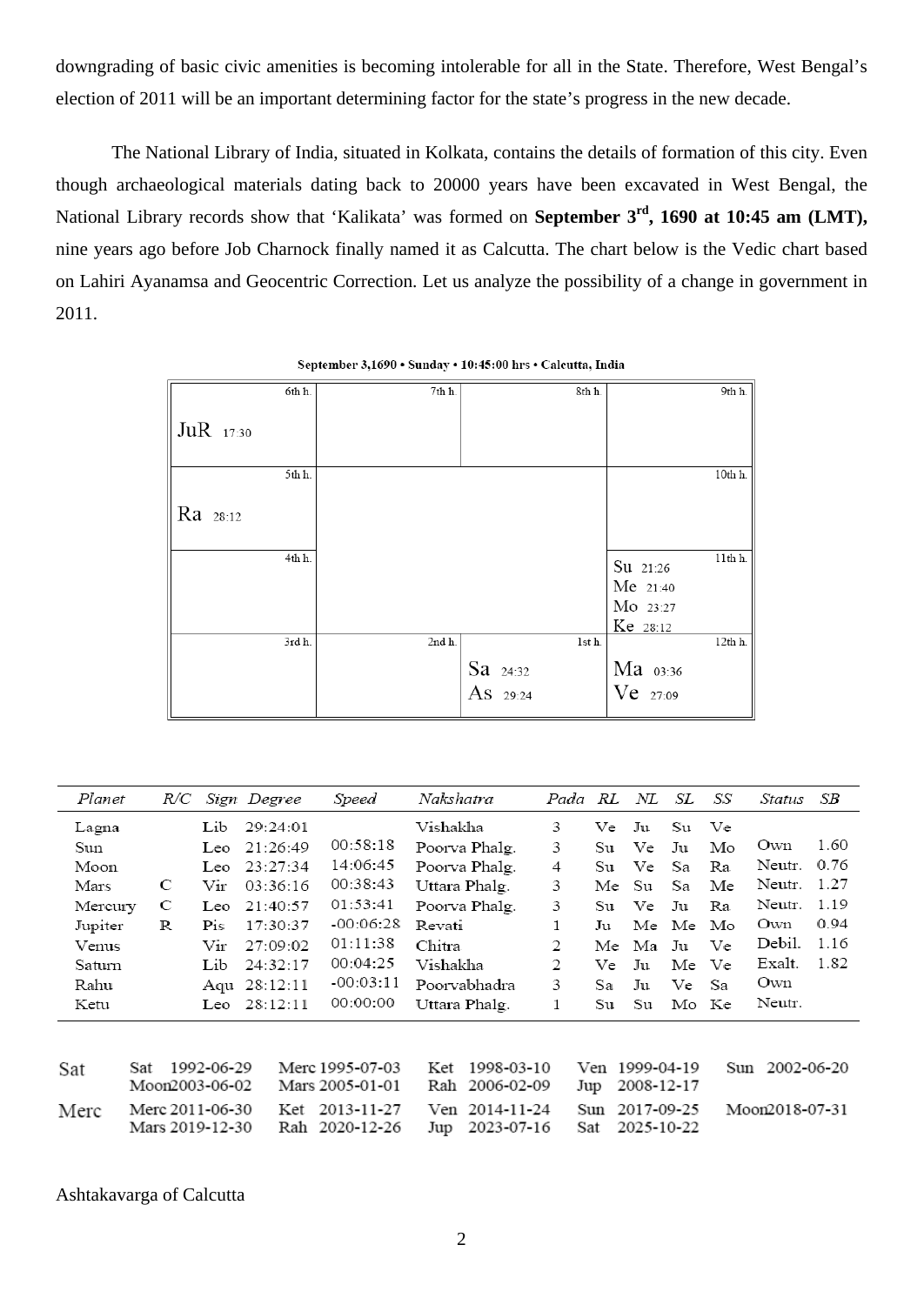| 26 |     | 24 27 | 38 | 4 | 2        | 4 | 5              | 4  | 4  | 5 | 5 |
|----|-----|-------|----|---|----------|---|----------------|----|----|---|---|
| 23 | SAV |       | 32 | 1 |          |   | 6              | 2  |    |   | 5 |
| 36 |     |       | 30 | 6 | As       |   | 4              | 5  | Su |   | 5 |
| 3  |     | 33    | 7  | 4 |          | 4 | 4              | 3  | 3  | 4 | 3 |
| 6  |     | 4     | 6  | 2 | 3        | 2 | 5              | 3  |    | 6 | 5 |
| 5  | Mo  |       | 3  | 2 |          |   |                | 1  |    |   | 6 |
| 5  |     |       | 4  | 5 | Мa       |   | 4              | 7  | Me |   | 4 |
| 5  | 3   | 5     | l  | 5 | $\theta$ | 6 | 1              | 4  | 4  | 6 | 3 |
| 5  | 6   | 4     | 7  | 2 | 3        | 4 | 6              | 4  | l  | 2 | 4 |
| 5  |     |       | 3  | 3 |          | 6 | 5              | Sa |    | 5 |   |
| 4  |     | Ju    | 3  | 5 | Ve       |   | 4              | 5  |    |   | 6 |
| 5  | 3   | 5     | 6  | 7 | 5        | 5 | $\overline{c}$ | 2  | 2  | 2 | 1 |

For the last 17 years, Calcutta is running her Saturn Dasa. This Saturn is in Lagna of Calcutta, exalted and aspects the  $10<sup>th</sup>$  house of development. We all know that Saturn represents obsolescence and lack of development and so in case of Calcutta, it has given restricted and slow development. Currently, Calcutta is running Saturn Dasa-Jupiter Bhukti. Readers can easily note that the Dasa lord Saturn is currently in Kanya. In Saturn's Ashtakavarga Kanya has the lowest Bindu of 1 showing that testing and difficult time has come for Calcutta and she is touching the bottom of the valley in terms of development and progress. The Bhukti lord Jupiter will be in Meena from  $6<sup>th</sup>$  December 2010. From Meena, Jupiter aspects Karkata, Kanya and Vrischika. Out of these, Karkata is the 10<sup>th</sup> house of ruling government for Calcutta. In Jupiter's Ashtakavarga Karkata has the lowest Bindu of 3. **Thus, the present Dasa and Bhukti are not at all favorable for the ruling government for staying in power.**

We need to now examine the Dasa Sandhi and Chidra. Let me briefly explain what these two mean. Whenever and Dasa ends and another Dasa begins, major changes happen in the life of a native. In our case the native is the city of Calcutta and she too is not immune from this phenomenon. Now, Sandhi actually refers to the Antardasa (called as Bhukti in South India) and Chidra refers to Pratyantardasa (called as Anthra in South India). So, Dasa Sandhi means the last Antardasa of the outgoing Dasa and the first Antardasa of the incoming Dasa. Similarly, Dasa Chidra means the last Pratyantardasa in the last Antardasa of the outgoing Dasa and the first Pratyantar Dasa of the first Antardasa in the incoming dasa. Saturn Dasa-Jupiter Antardasa is ending on  $27<sup>th</sup>$  June 2011 and Mercury Dasa-Mercury Antardasa will begin at this time. **This existence of Dasa Sandhi in the current year is a sure indication that there is going to be a change in ruling government in West Bengal.**

Let us now look at the English New Year horoscope of Calcutta at sunrise time on  $1<sup>st</sup>$  January 2011. We will superimpose the birth chart of Calcutta on the New Year horoscope to find out finer details. The English New Year Vedic horoscope of Calcutta at sunrise on  $1<sup>st</sup>$  Jan 2011 with Lahiri Ayanamsa is given below. According to the Vishhudha Siddhanta Panjika of WB, sunrise happens at 6:20:40 am (Solar disc).